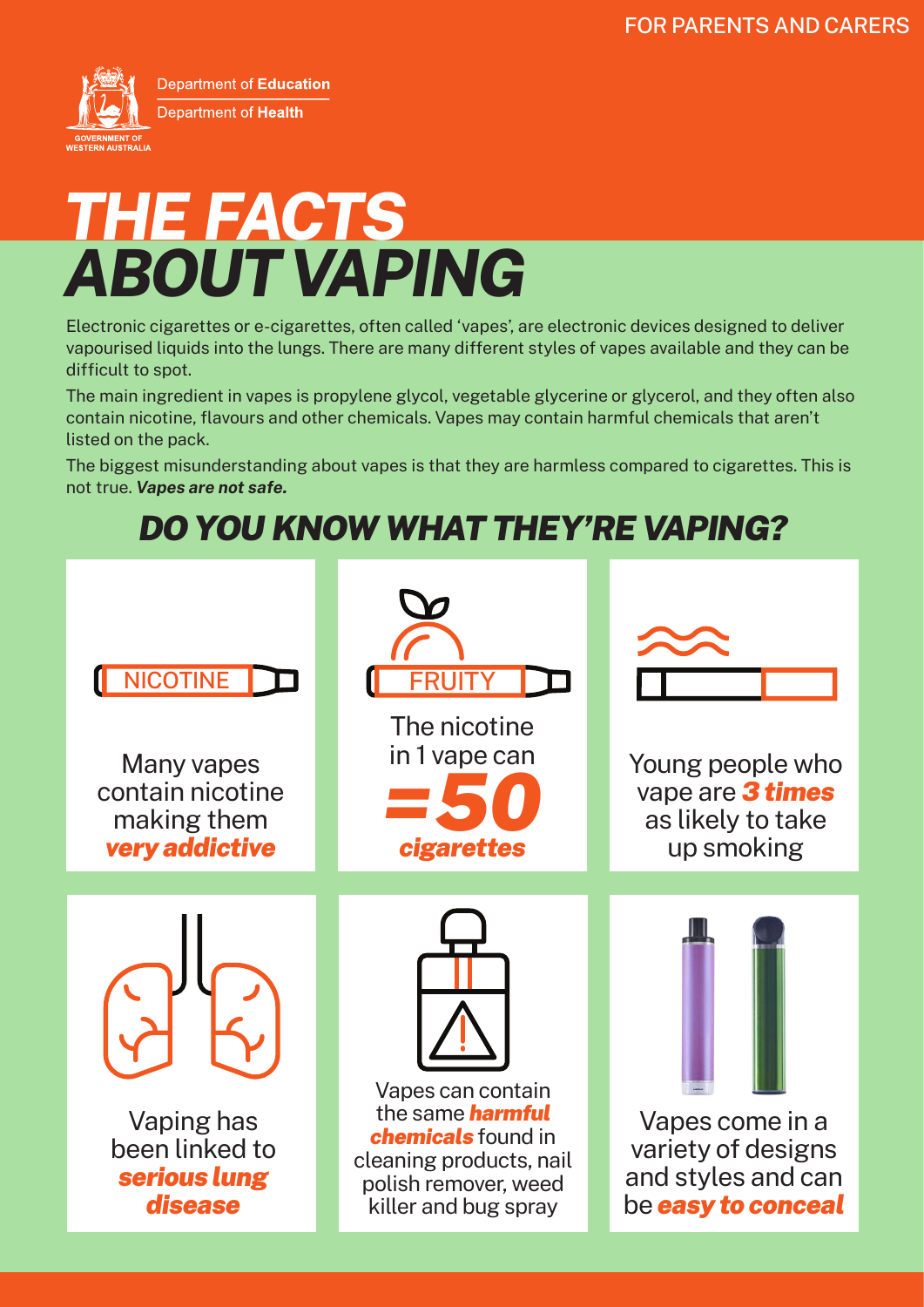## *VAPES APPEAL TO YOUNG PEOPLE*

The flavours (such as watermelon, grape, caramel, bubble-gum, vanilla and mint) and colourful packaging used for vapes make them appealing to young people. *Many vapes also contain nicotine, which young people can become addicted to very quickly.*

Tobacco companies are continuously looking for new customers. Vapes are a new way to get young people addicted to nicotine, which is often difficult to quit.







## *HOW BIG IS THE PROBLEM?*

As you may be aware, the uptake of vaping by young people is increasing. Research shows that in WA, *13.5% of school students aged 12 to 17 years have tried an e-cigarette*.

Of those who had tried 2 out of 3 (66%) had not used one in the last 30 days. Young people who vape are 3 times as likely to take up smoking cigarettes.



Nicotine is a drug that is often in vapes and is highly addictive for young brains.

#### *It can cause long-lasting negative effects on brain development.*

Nicotine changes the way brain synapses are formed in young people.

The impacts can include impaired attention, learning, memory, and changes in mood.

## *RISKS TO PHYSICAL AND MENTAL HEALTH*

Vapes may expose young people to chemicals and toxins at levels that have the potential to cause negative health effects. *Vapes can leave a young person at increased risk of depression and anxiety.* Vaping has also been linked to serious lung disease. Importantly, many of the long-term harms of vaping are still unknown. The liquid in vapes and the vapour is not water. Vapes can expose young people to:



- the same harmful chemicals found in cleaning products, nail polish remover, weed killer and bug spray.
- toxins such as formaldehyde and heavy metals.
- ultrafine particles that can be inhaled deep into the lungs.
- flavouring chemicals such as diacetyl (a chemical linked to serious lung disease).

Vapes have even been known to explode causing serious burns.

## *DO YOU KNOW WHAT THEY'RE VAPING?*